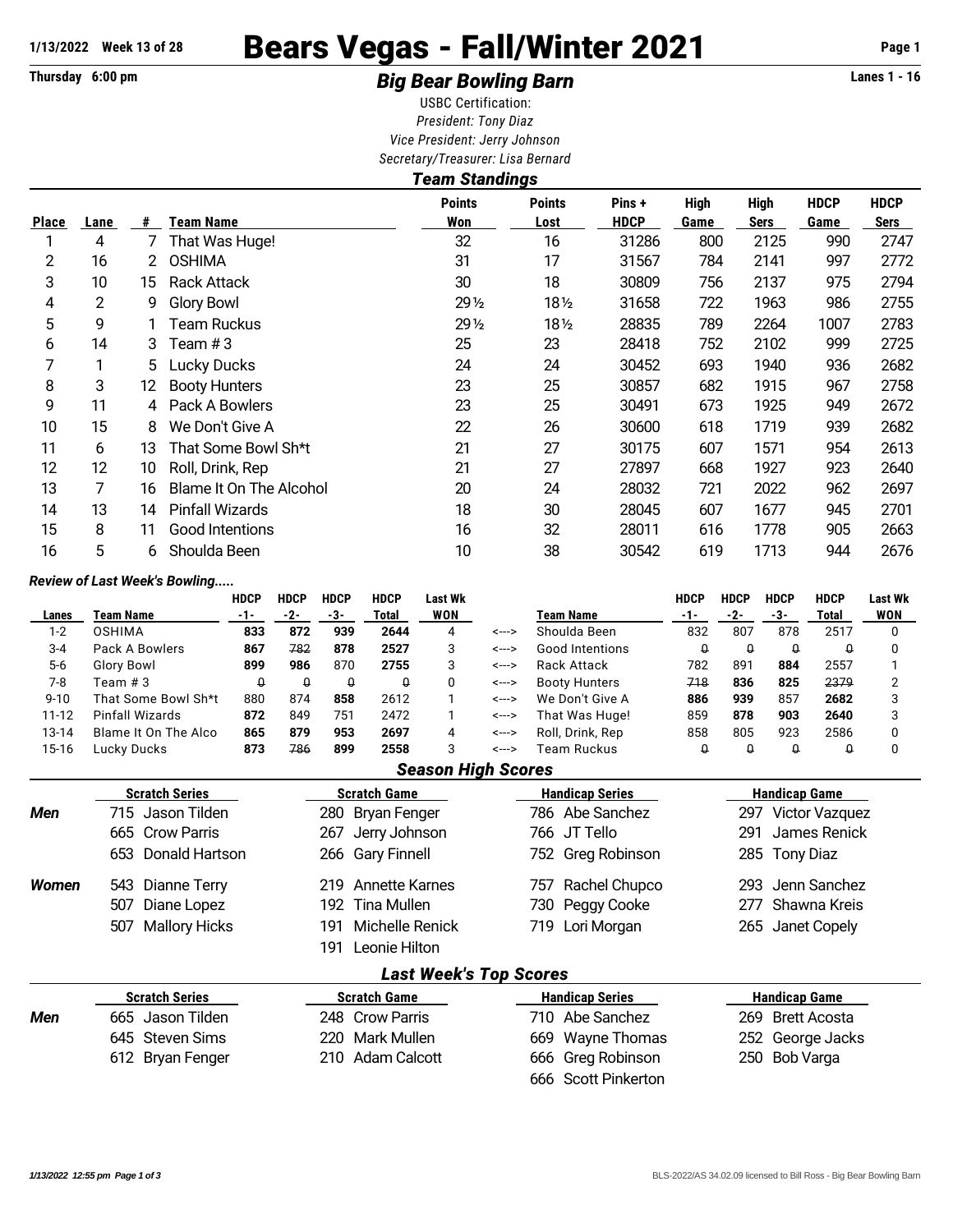| 1/13/2022                                           |     | <b>Week 13 of 28</b> |                                       |                              |                  |             |               |                     | <b>Bears Vegas - Fall/Winter 2021</b>                |                        |                   |                    |     |                          |                  |                | Page 2      |
|-----------------------------------------------------|-----|----------------------|---------------------------------------|------------------------------|------------------|-------------|---------------|---------------------|------------------------------------------------------|------------------------|-------------------|--------------------|-----|--------------------------|------------------|----------------|-------------|
|                                                     |     |                      |                                       |                              |                  |             |               |                     | <b>Last Week's Top Scores - Continued</b>            |                        |                   |                    |     |                          |                  |                |             |
| Women                                               |     |                      | 504 Annette Karnes                    |                              | 197.             |             | Jenn Sanchez  |                     | 694 Michelle Renick                                  |                        |                   | 256 Mimi Martz     |     |                          |                  |                |             |
|                                                     | 457 | <b>Dianne Terry</b>  |                                       |                              | 159              |             | Ashley Fenger |                     | 690                                                  | <b>Carol Pinkerton</b> |                   | 242.               |     |                          | Lisa Bernard     |                |             |
|                                                     | 434 |                      | Marsha Palmer                         |                              | 158              |             | Peggy Cooke   |                     | 653                                                  | Susanne Robinson       |                   |                    |     |                          | 242 Shawna Kreis |                |             |
|                                                     |     |                      |                                       |                              |                  |             |               |                     | <b>Team Rosters</b>                                  |                        |                   |                    |     |                          |                  |                |             |
|                                                     |     |                      |                                       |                              |                  |             |               | High High HDCP HDCP |                                                      |                        |                   |                    |     |                          |                  | High High HDCP | <b>HDCP</b> |
| Name                                                |     |                      | Pins Gms Avg HDCP Sers Game Sers Game |                              |                  |             |               |                     | Name                                                 |                        | Pins Gms Avg HDCP |                    |     |                          |                  | Sers Game Sers | Game        |
| 1 - Team Ruckus Lane 9 HDCP=192 Avg=664             |     |                      |                                       |                              |                  |             |               |                     | 2 - OSHIMA Lane 16 HDCP=231 Avg=622                  |                        |                   |                    |     |                          |                  |                |             |
| <b>Tony Diaz</b>                                    |     |                      | 5138                                  | 33 155                       | 58 549           | -224        | 732           | 285                 | Peggy Cooke                                          | 4832                   |                   | 36 134             |     | 77 469                   | 171              | 730            | 256         |
| JT Tello                                            |     |                      | 3617                                  | 23 157                       | 56 580           | 210         | 766           | 274                 | Suzanne Crawford                                     | 3942                   |                   | 27 146             |     | 66 485 182               |                  | 689            | 250         |
| Shane Mosley                                        |     |                      | 5124                                  | 33 155                       |                  | 58 512 194  | 698           | 259                 | Jerry Johnson                                        | 4832                   |                   | 30 161             |     | 53 626 267               |                  | 741            | 267         |
| <b>Gary Finnell</b>                                 |     |                      | 5334                                  | 27 197                       | 20 643           | 266         | 689           | 254                 | Skip Worthington                                     | 5995                   |                   | 33 181             |     | 35 607 234               |                  | 727            | 274         |
| 3 - Team # 3 Lane 14 HDCP=225 Avg=628               |     |                      |                                       |                              |                  |             |               |                     | 4 - Pack A Bowlers Lane 11 HDCP=278 Avg=569          |                        |                   |                    |     |                          |                  |                |             |
| Donna Nelson                                        |     |                      | 3050                                  | 24 127                       | 83 450           | 169         | 714           | 257                 | Mimi Martz                                           | 3564                   |                   | 33 108             | 100 | 378                      | 156              | 678            | 256         |
| <b>Mallory Hicks</b>                                |     |                      | 4372                                  | 30 145                       | 67 507           | 203         | 732           | 259                 | Joey Childers                                        | 4973                   |                   | 36 138             |     | 73 502 206               |                  | 715            | 249         |
| Jason Nelson                                        |     |                      | 5342                                  | 33 161<br>30 195             | 53 538           | 202         | 689<br>701    | 256                 | Leonie Hilton                                        | 3882                   |                   | 27 143             |     | 69 476 191               |                  | 692            | 260         |
| <b>Donald Hartson</b>                               |     |                      | 5870                                  |                              | 22 653           | 241         |               | 259                 | Mark Mullen                                          | 6510                   |                   | 36 180             |     | 36 594 227               |                  | 687            | 267         |
| 5 - Lucky Ducks Lane 1 HDCP=273 Avg=575             |     |                      |                                       |                              |                  |             |               |                     | 6 - Shoulda Been Lane 5 HDCP=312 Avg=530             |                        |                   |                    |     |                          |                  |                |             |
| Roxann Shade                                        |     |                      | 4421                                  | 33 133                       |                  | 78 451 182  | 667           | 259                 | <b>Annette Karnes</b>                                | 5253                   |                   | 33 159             |     | 54 517 219               |                  | 691            | 277         |
| Darrell Gardner                                     |     |                      | 5098                                  | 33 154                       | 59 560           | 203         | 740           | 263                 | Michael Beveridge                                    | 3461                   |                   | 33 104             |     | 104 406                  | 140              | 727            | 247         |
| <b>Emily Brown</b><br>Bob Varga                     |     |                      | 4071<br>2104                          | 36 113<br>12 175             | 96 362<br>40 598 | 155<br>204  | 648<br>647    | 252<br>250          | Lori Morgan<br>James Harmon                          | 3845<br>5017           |                   | 30 128<br>36 139   |     | 82 461<br>72 481         | 175<br>199       | 719<br>712     | 264<br>276  |
|                                                     |     |                      |                                       |                              |                  |             |               |                     | <b>Natalie Burns</b>                                 | 1377                   |                   | 12 114             |     | 95 425                   | 160              | 584            | 213         |
| 7 - That Was Huge! Lane 4 HDCP=194 Avg=663          |     |                      |                                       |                              |                  |             |               |                     | 8 - We Don't Give A Lane 15 HDCP=336 Avg=504         |                        |                   |                    |     |                          |                  |                |             |
| Michelle Renick                                     |     |                      | 5171                                  | 36 143                       |                  | 69 484 191  | 699           | 264                 | Randy Stucker                                        | 1340                   |                   | 10bk135 76 425 176 |     |                          |                  | 217            | 217         |
| <b>Ashley Fenger</b>                                |     |                      | 4939                                  | 36 137                       |                  | 74 472 187  | 700           | 256                 | Shawna Kreis                                         | 3125                   |                   | 33 94              |     | 113 346 161              |                  | 694            | 277         |
| James Renick                                        |     |                      | 6515                                  | 36 180                       | 36 605           | 254         | 716           | 291                 | George Jacks                                         | 4605                   |                   | 36 127             |     | 83 450 168               |                  | 721            | 256         |
| Bryan Fenger                                        |     |                      | 7341                                  | 36 203                       |                  | 15 675 280  | 727           | 295                 | <b>Roland Harris</b>                                 | 5335                   | 36                | 148                |     | 64 506                   | 190              | 716            | 260         |
|                                                     |     |                      |                                       |                              |                  |             |               |                     | Stephanie Stucker                                    | 0                      |                   | 0, 140             | 72  | $\mathbf 0$              | 0                |                |             |
| 9 - Glory Bowl Lane 2 HDCP=257 Avg=592              |     |                      |                                       |                              |                  |             |               |                     | 10 - Roll, Drink, Rep Lane 12 HDCP=270 Avg=579       |                        |                   |                    |     |                          |                  |                |             |
| Jenn Sanchez                                        |     |                      | 3837                                  | 33 116                       | 93 438           | 197         | 726           | 293                 | Lisa Bernard                                         | 3119                   |                   | 30 103             |     | 105 352 136              |                  | 676            | 242         |
| Susanne Robinson                                    |     |                      | 4703                                  | 35 134                       | 77 440           | 174         | 693           | 253                 | <b>Wayne Thomas</b>                                  | 4541                   |                   | 30 151             |     | 62 483 191               |                  | 672            | 254         |
| Abe Sanchez                                         |     |                      | 5601                                  | 33 169                       | 45 630           | 237         | 786           | 275                 | Paul Bernard                                         | 4876                   | 27                | 180                |     | 36 621                   | 235              | 663            | 270         |
| Greg Robinson                                       |     |                      | 6235                                  | 36 173                       | 42 590           | 245         | 752           | 289                 | Marsha Palmer                                        | 4375                   |                   | 30 145             |     | 67 479                   | 183              | 695            | 255         |
| 11 - Good Intentions Lane 8 HDCP=286 Avg=560        |     |                      |                                       |                              |                  |             |               |                     | 12 - Booty Hunters Lane 3 HDCP=288 Avg=558           |                        |                   |                    |     |                          |                  |                |             |
| Diane Lopez                                         |     |                      | 4097                                  | 30 136                       |                  | 75 507 182  | 648           | 236                 | <b>Ernie Rhoads</b>                                  | 4889                   |                   | 33 148             |     | 64 544 213               |                  | 741            | 277         |
| Janet Copely                                        |     |                      | 3104                                  | 27 114                       |                  | 95 411 166  | 708           | 265                 | Chris Mora                                           | 2201                   |                   | 24 91              |     | 116 300 128              |                  | 651            | 245         |
| Jose Lopez                                          |     |                      | 4842                                  | 33 146                       |                  | 66 527 203  | 664           | 245                 | Ed Suitak                                            | 4984                   |                   | 36 138             |     | 73 486 187               |                  | 732            | 264         |
| Mark Versaggi                                       |     |                      | 4946                                  | 30 164                       |                  | 50 566 231  | 691           | 275                 | Victor Vazquez<br>Cory Johnson                       | 5999<br>1424           |                   | 33 181<br>11 129   |     | 35 615 254<br>81 403 178 |                  | 708<br>390     | 297<br>213  |
|                                                     |     |                      |                                       |                              |                  |             |               |                     |                                                      |                        |                   |                    |     |                          |                  |                |             |
| 13 - That Some Bowl Sh*t Lane 6 HDCP=345 Avg=494    |     |                      |                                       |                              |                  |             |               |                     | 14 - Pinfall Wizards Lane 13 HDCP=335 Avg=506        |                        |                   |                    |     |                          |                  |                |             |
| <b>Carol Pinkerton</b>                              |     |                      | 4421                                  | 36 122                       |                  | 88 426 159  | 690           | 245                 | Charles Chupco                                       | 4553                   |                   | 30 151             |     | 62 490 205               |                  | 676            | 241         |
| Jeff Pinkerton                                      |     |                      | 3520<br>3540                          | 33 106<br>33 107 101 391 143 |                  | 102 364 138 | 664<br>704    | 238<br>248          | Jane Chupco<br>Daniel Chupco                         | 3537<br>4454           |                   | 30 117<br>33 134   |     | 92 416 161<br>77 453 183 |                  | 692<br>684     | 253<br>262  |
| <b>Courtney Pinkerton</b><br><b>Scott Pinkerton</b> |     |                      | 5746                                  | 36 159                       |                  | 54 524 213  | 698           | 268                 | Rachel Chupco                                        | 3135                   |                   | 30 104             |     |                          | 104 421 192      | 757            | 304         |
| 15 - Rack Attack Lane 10 HDCP=214 Avg=641           |     |                      |                                       |                              |                  |             |               |                     | 16 - Blame It On The Alcohol Lane 7 HDCP=241 Avg=610 |                        |                   |                    |     |                          |                  |                |             |
| Dan Dansereau                                       |     |                      | 5250                                  | 36 145                       |                  | 67 528 194  | 738           | 264                 | <b>Brett Acosta</b>                                  | 3840                   |                   | 26 147             |     | 65 485 203               |                  | 678            | 269         |
| Tina Mullen                                         |     |                      | 4726                                  | 36 131                       |                  | 80 482 192  | 725           | 273                 | Shawn Sanchez                                        | 3869                   |                   | 30 128             |     | 82 446 171               |                  | 701            | 254         |
| Dianne Terry                                        |     |                      | 5924                                  | 36 164                       |                  | 50 543 210  | 684           | 244                 | VACANT                                               | 0                      |                   | 0,140              | 72  | 0                        | 0                |                |             |
| <b>Crow Parris</b>                                  |     |                      | 7259                                  | 36 201                       |                  | 17 665 257  | 715           | 266                 | Jason Tilden                                         | 6259                   |                   | 32 195             |     | 22 715 276               |                  | 740            | 299         |
|                                                     |     |                      |                                       |                              |                  |             |               |                     |                                                      |                        |                   |                    |     |                          |                  |                |             |
|                                                     |     |                      |                                       |                              |                  |             |               |                     | <b>Temporary Substitutes</b>                         |                        |                   |                    |     |                          |                  |                |             |

|                                |          |                   |            |  | High High HDCP HDCP          |              |                                                                    |                 |        |    |     |            |     | High High HDCP HDCP          |
|--------------------------------|----------|-------------------|------------|--|------------------------------|--------------|--------------------------------------------------------------------|-----------------|--------|----|-----|------------|-----|------------------------------|
| <b>Name</b>                    | Pins Gms |                   |            |  | Avg HDCP Sers Game Sers Game | Name         | Pins Gms                                                           |                 |        |    |     |            |     | Avg HDCP Sers Game Sers Game |
| Adam Calcott                   | 1735     | 9bk168 46 595 233 |            |  |                              | Zach Shriber | 1697                                                               |                 | 9 188  |    |     | 28 589 225 |     |                              |
| Jeff Draper                    | 414      | 3 138             | 73 414 147 |  |                              | Steven Sims  | 5165                                                               |                 | 24 215 |    |     | 4 742 289  | 769 | 293                          |
| Bryan Jackson                  | 1051     | 6bk165 49 580 218 |            |  |                              | John Smith   | 2694                                                               |                 | 15 179 | 36 | 587 | 226        | 707 | 263                          |
| Ryan Schwanter                 | 865      | 8 108 100 333 141 |            |  |                              | Keith Tilden | 1957                                                               | 12 <sup>°</sup> | 163    | 51 | 591 | 222        | 777 | 284                          |
| 1/13/2022 12:55 pm Page 2 of 3 |          |                   |            |  |                              |              | BLS-2022/AS 34.02.09 licensed to Bill Ross - Big Bear Bowling Barn |                 |        |    |     |            |     |                              |